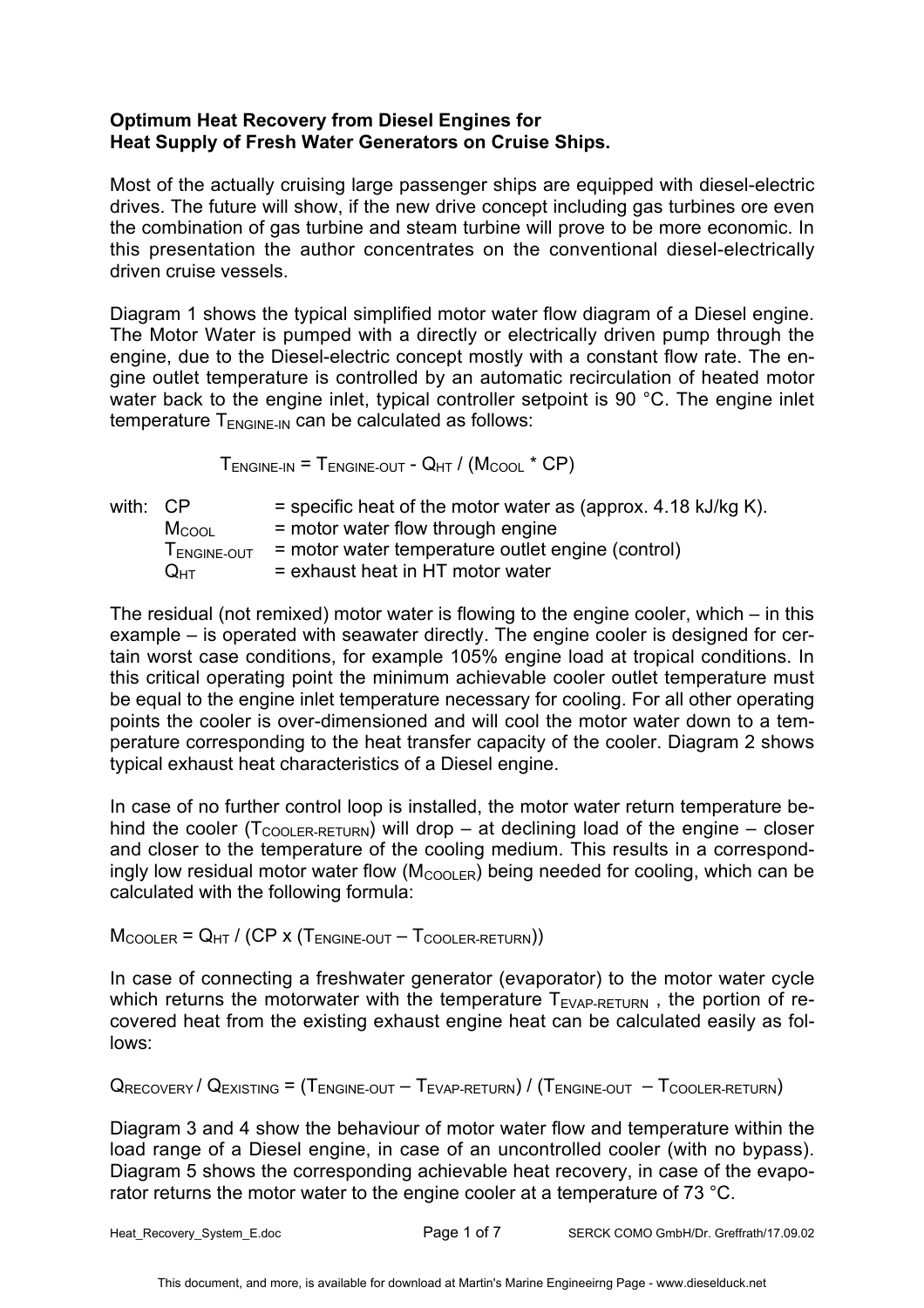If we take read for example the curves at an engine load of 85%, we have the following situation:

 $T_{ENGINE-OUT}$ : 90 °C,  $T_{EVAP-RETURN}$ : 73 °C,  $T_{COOIER-RETURN}$ : 60 °C

The percentage of heat recovery – according to the equation given above - is:

 $Q_{RECOVERT}$  /  $Q_{EXISTING}$  = ((90 – 73) / (90 – 60)) \* 100% = 56.7 %

At 85% engine load (at tropical conditions) in this example only 56.7 % of existing HT motor water exhaust heat are recovered, while 43.3 % get lost in the uncontrolled engine cooler.

The calculation example as well as the curves show clearly that – for optimisation of the heat recovery – the cooler return temperature to the engine should be raised to a level being as close as possible to the engine inlet temperature. In case of – even at full load of the engine – all available heat shall be used for the evaporator - the only way to maintain 100% heat recovery is to keep the engine inlet temperature required for cooling at the same temperature at which the motor water is returned from the evaporator (typically  $72 - 73$  °C). In many cases the geometry of the engine's cooling channels does not allow the correspondingly high motor water flow rates, or the pumping capacity – for cost reasons – has to kept below a certain economic maximum. In most cases – on cruise ships – the recoverable HT-motor water heat – at full engine load - exceeds the required heat for the fresh water generator so that a certain heat rejection in the cooler can be tolerated. But it remains important to improve the heat recovery at part load operation of the engines which is more often the case than full speed cruising.

A practicable way to raise the motor water return temperature behind cooler is to install a second controller with a motor water bypass in parallel to the engine cooler in order to reduce the effectiveness of the cooler at part load operation (please refer to diagram 6). An important question is now how to adjust the setpoint of this controller behind. On one hand the setpoint of this controller should be as close as possible to the engine inlet temperature required for cooling, because in this case the recirculation flow at the engine is low and net cooling water flow to the cooler utilisable for heat recovery is correspondingly high. On the other hand there should always remain a certain safety margin below the engine inlet temperature in order to avoid superheating of engine at sudden load changes.

The most simple control method way is to adjust the setpoint at a fixed value covering the worst case operating condition (for example 105% load operation at tropical conditions). This method may lead to an incomplete utilisation of the engine's exhaust in the connected evaporator, especially in case of engines with a low motor water pump capacity.

A more "intelligent" control method is to raise the cooler return temperature with declining engine load. This can be done by establishing in the computerised control system a curve with a certain dependency of the cooler temperature setpoint of the engine load. Diagram 7 shows different curves for the cooler temperature setpoint.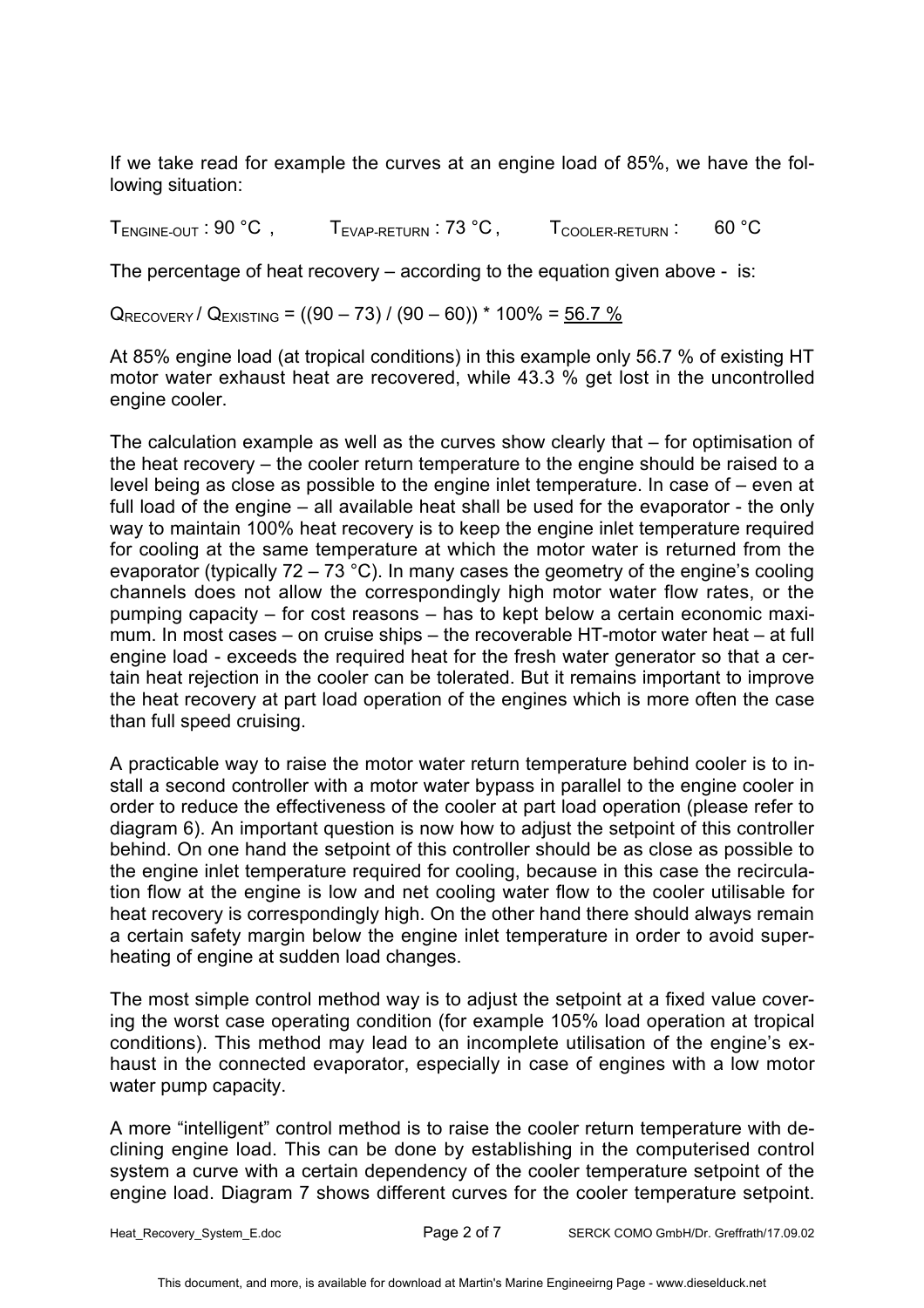Diagram 8 shows the effect of these different setpoint curves on the net motor water flow to the cooler, from which the connected evaporator can divert the required thermal energy. Diagram 9 shows the effect of the cooler temperature control on the heat utilisation (at return temperature from evaporator =  $73 \text{ }^{\circ}$ C). The main result is that the constant value control method leads to a still very ineffective utilisation of the engine's exhaust heat. A load-dependent adjustment of the cooler temperature setpoint is strongly recommendable. The best results gives the curve 3, where the setpoint is adjusted according to a linear function between 100% and 50% load and remains constant below 50% engine load, with a safety margin of 2K (in this example) from the theoretically required engine inlet temperature. The diagrams 7 – 9 are valid for tropical operating conditions. The effectiveness of the control is still more significant in case of ISO-conditions.

## **Summary:**

Most of the existing large cruise vessels have diesel-electric drives and use evaporators as fresh water generators which consume a lot of thermal energy. For better heat utilisation of the HT-motor water heat from Diesel engines the motor water flow through the engines should be selected as high as possible and tolerated by the engine supplier. Engines with higher motor water throughputs are preferable with respect to completeness of heat utilisation.

In case of motor water temperatures at engine inlet below 72°C (which is a typical motor water return temperature from the evaporator) it is useful to adjust the setpoint of the cooler temperature controller in dependence of the engine load (rising setpoint with declining engine load). The efficiency of heat recovery is significantly improved, and a lot of steam can be saved (1000 kW = approx. 1590 kg/h of steam).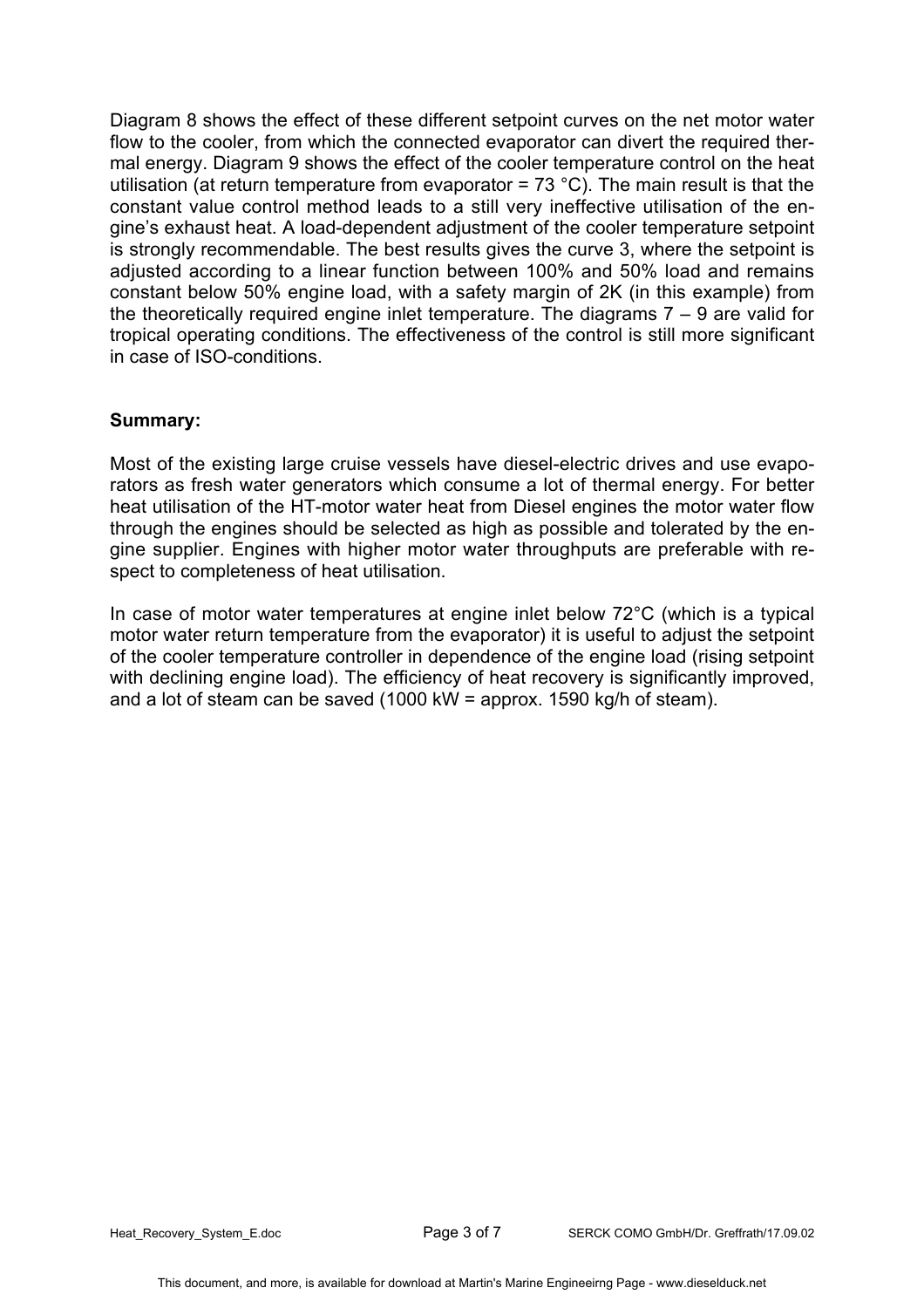



Heat\_Recovery\_System\_E.doc Page 4 of 7 SERCK COMO GmbH/Dr. Greffrath/17.09.02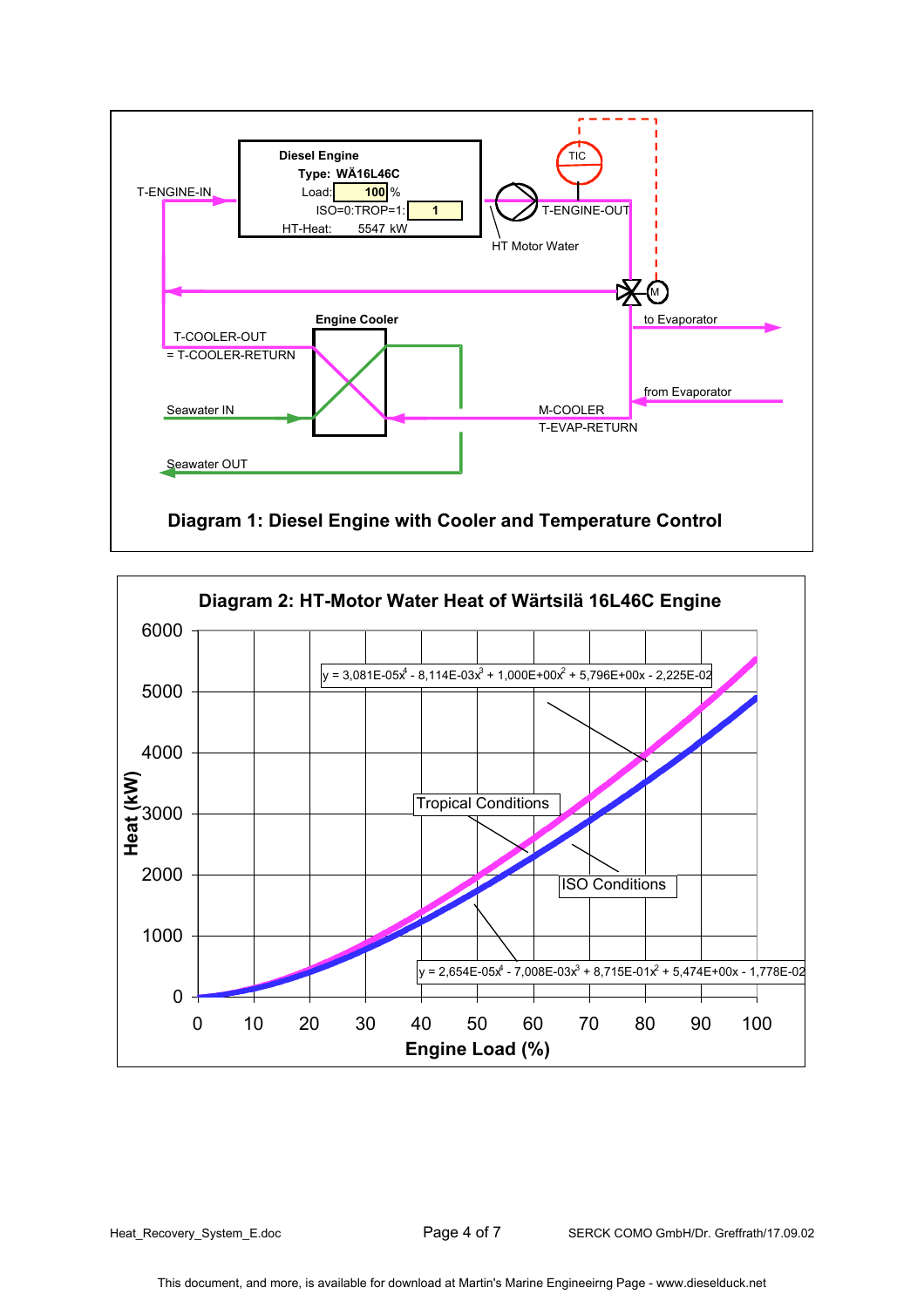

Heat\_Recovery\_System\_E.doc **Page 5 of 7** SERCK COMO GmbH/Dr. Greffrath/17.09.02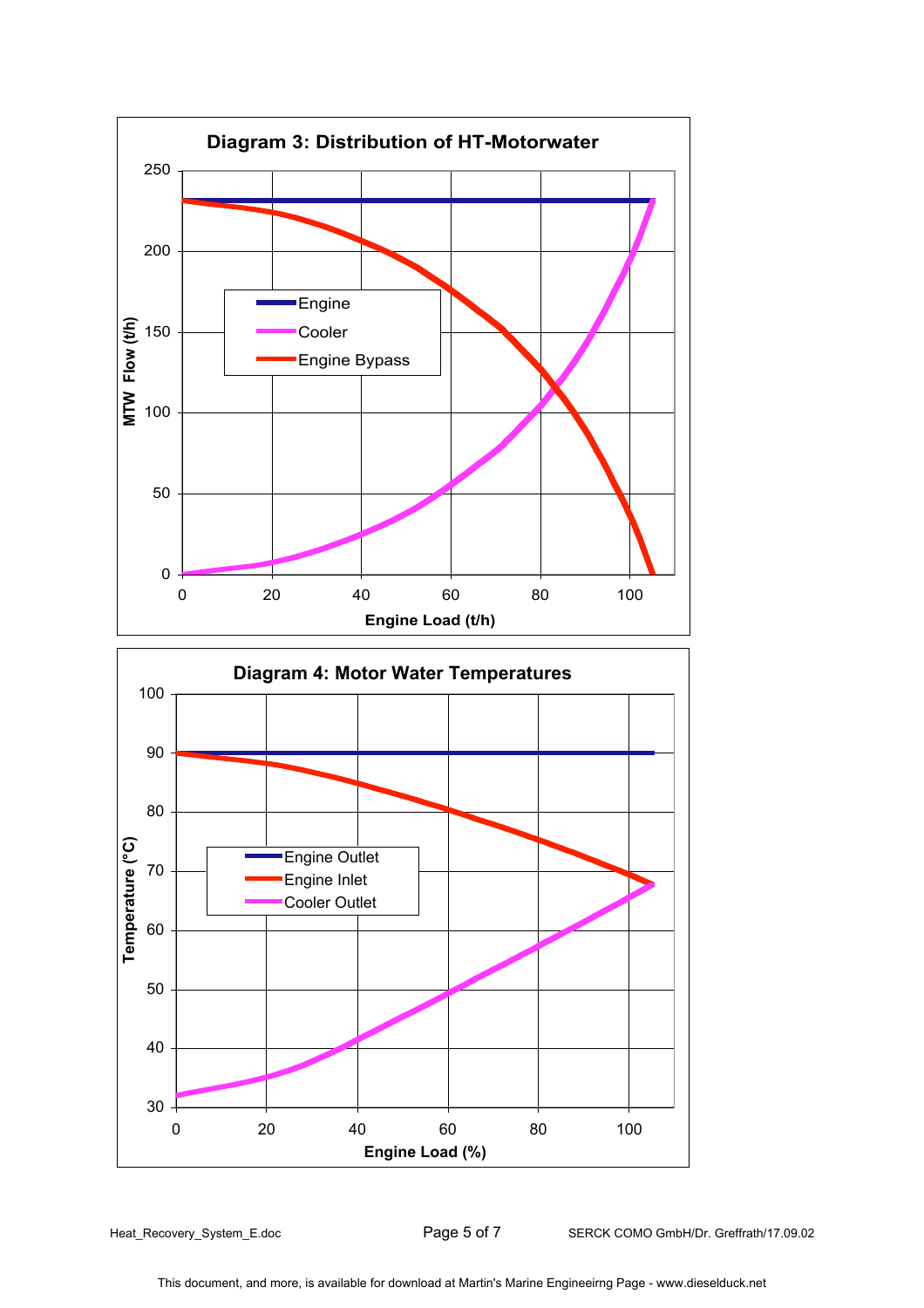

Heat\_Recovery\_System\_E.doc Page 6 of 7 SERCK COMO GmbH/Dr. Greffrath/17.09.02